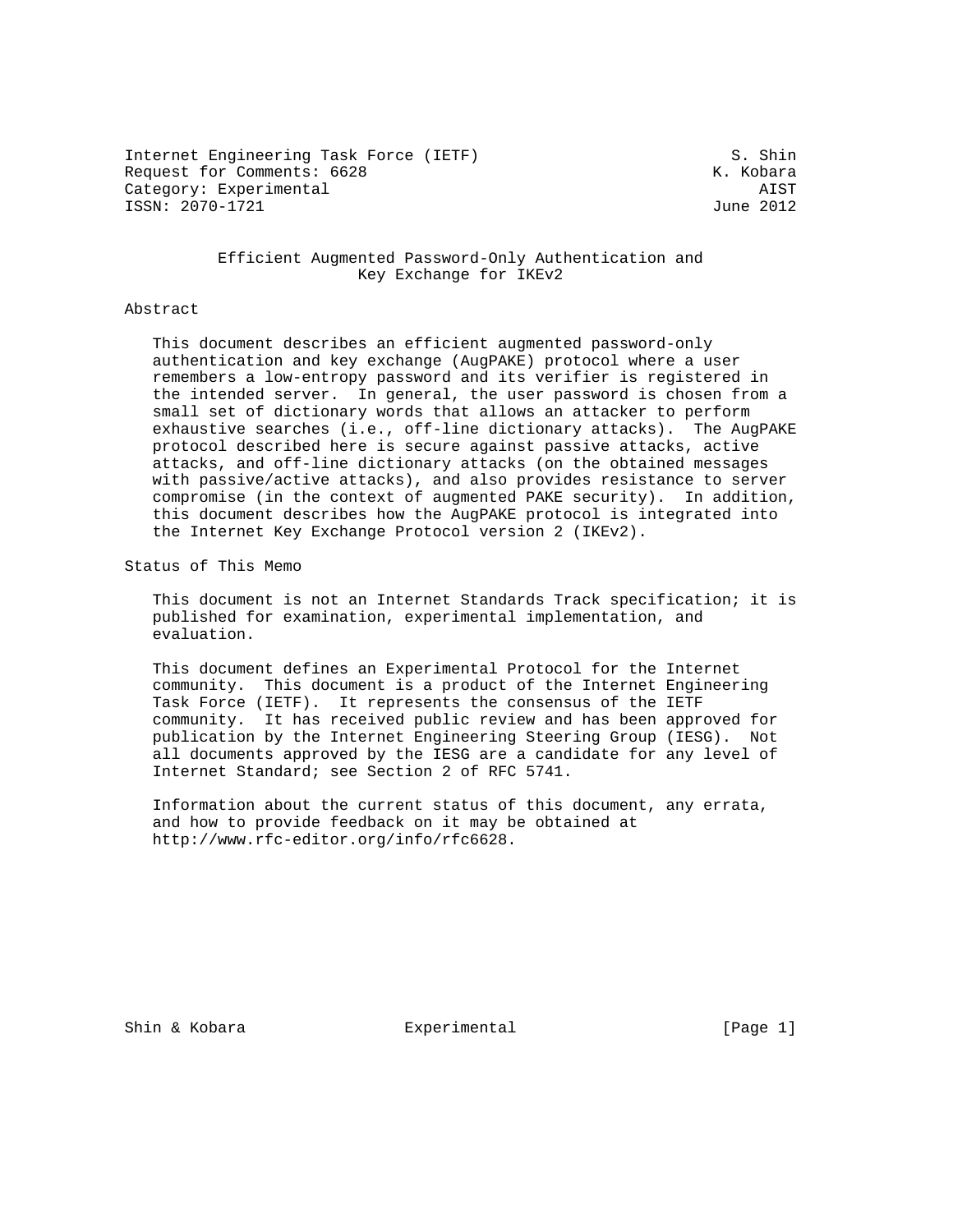## Copyright Notice

 Copyright (c) 2012 IETF Trust and the persons identified as the document authors. All rights reserved.

 This document is subject to BCP 78 and the IETF Trust's Legal Provisions Relating to IETF Documents (http://trustee.ietf.org/license-info) in effect on the date of publication of this document. Please review these documents

 carefully, as they describe your rights and restrictions with respect to this document. Code Components extracted from this document must include Simplified BSD License text as described in Section 4.e of the Trust Legal Provisions and are provided without warranty as described in the Simplified BSD License.

## Table of Contents

|                | 3.2. Security against Passive Attacks 10             |  |
|----------------|------------------------------------------------------|--|
|                | 3.3. Security against Active Attacks 10              |  |
|                | 3.3.1. Impersonation Attacks on User U 10            |  |
|                | 3.3.2. Impersonation Attacks on Server S 11          |  |
|                | $3.3.3.$ Man-in-the-Middle Attacks 11                |  |
|                | 3.4. Security against Off-line Dictionary Attacks 12 |  |
|                | 3.5. Resistance to Server Compromise 12              |  |
| 4 <sub>1</sub> |                                                      |  |
| 5 <sub>1</sub> |                                                      |  |
|                |                                                      |  |
|                |                                                      |  |
|                |                                                      |  |
|                | 5.2.2. Generic Secure Password Method Payload 16     |  |
|                |                                                      |  |
| $7$ .          |                                                      |  |
|                |                                                      |  |
|                |                                                      |  |
|                | Appendix A. Evaluation by PAKE Selection Criteria19  |  |

Shin & Kobara Experimental [Page 2]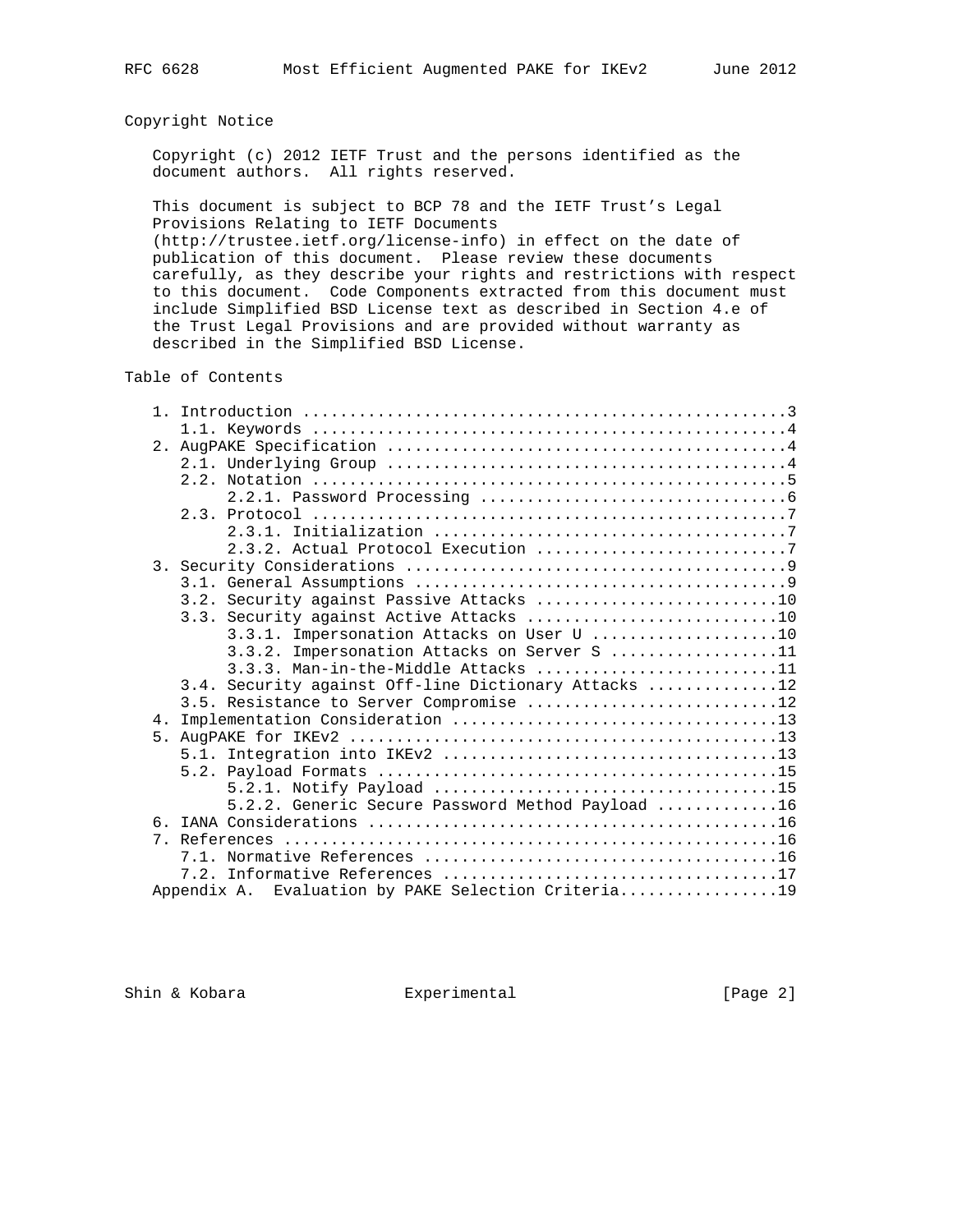## 1. Introduction

 In the real world, many applications, such as Web mail and Internet banking/shopping/trading, require secure channels between participating parties. Such secure channels can be established by using an authentication and key exchange (AKE) protocol, which allows the involved parties to authenticate each other and to generate a temporary session key. The temporary session key is used to protect the subsequent communications between the parties.

 Until now, password-only AKE (called PAKE) protocols have attracted much attention because password-only authentication is very convenient to the users. However, it is not trivial to design a secure PAKE protocol due to the existence of off-line dictionary attacks on passwords. These attacks are possible since passwords are chosen from a relatively-small dictionary that allows for an attacker to perform the exhaustive searches. This problem was brought forth by Bellovin and Merritt [BM92], and many subsequent works have been conducted in the literature (see some examples in [IEEEP1363.2]). A PAKE protocol is said to be secure if the best attack an active attacker can take is restricted to the on-line dictionary attacks, which allows a guessed password to be checked only by interacting with the honest party.

 An augmented PAKE protocol (e.g., [BM93], [RFC2945], [ISO]) provides extra protection for server compromise in the sense that an attacker, who obtains a password verifier from a server, cannot impersonate the corresponding user without performing off-line dictionary attacks on the password verifier. This additional security is known as "resistance to server compromise". The AugPAKE protocol described in this document is an augmented PAKE, which also achieves measurable efficiency over some previous works (i.e., SRP [RFC2945] and AMP [ISO]). We believe the following (see [SKI10] for the formal security proof): 1) The AugPAKE protocol is secure against passive attacks, active attacks, and off-line dictionary attacks (on the obtained messages with passive/active attacks), and 2) It provides resistance to server compromise. At the same time, the AugPAKE protocol has similar computational efficiency to the plain Diffie- Hellman key exchange [DH76] that does not provide authentication by itself. Specifically, the user and the server need to compute 2 and 2.17 modular exponentiations, respectively, in the AugPAKE protocol. After excluding pre-computable costs, the user and the server are required to compute only 1 and 1.17 modular exponentiations, respectively. Compared with SRP [RFC2945] and AMP [ISO], the AugPAKE protocol is more efficient 1) than SRP in terms of the user's computational costs and 2) than AMP in terms of the server's computational costs.

Shin & Kobara **Experimental** Experimental [Page 3]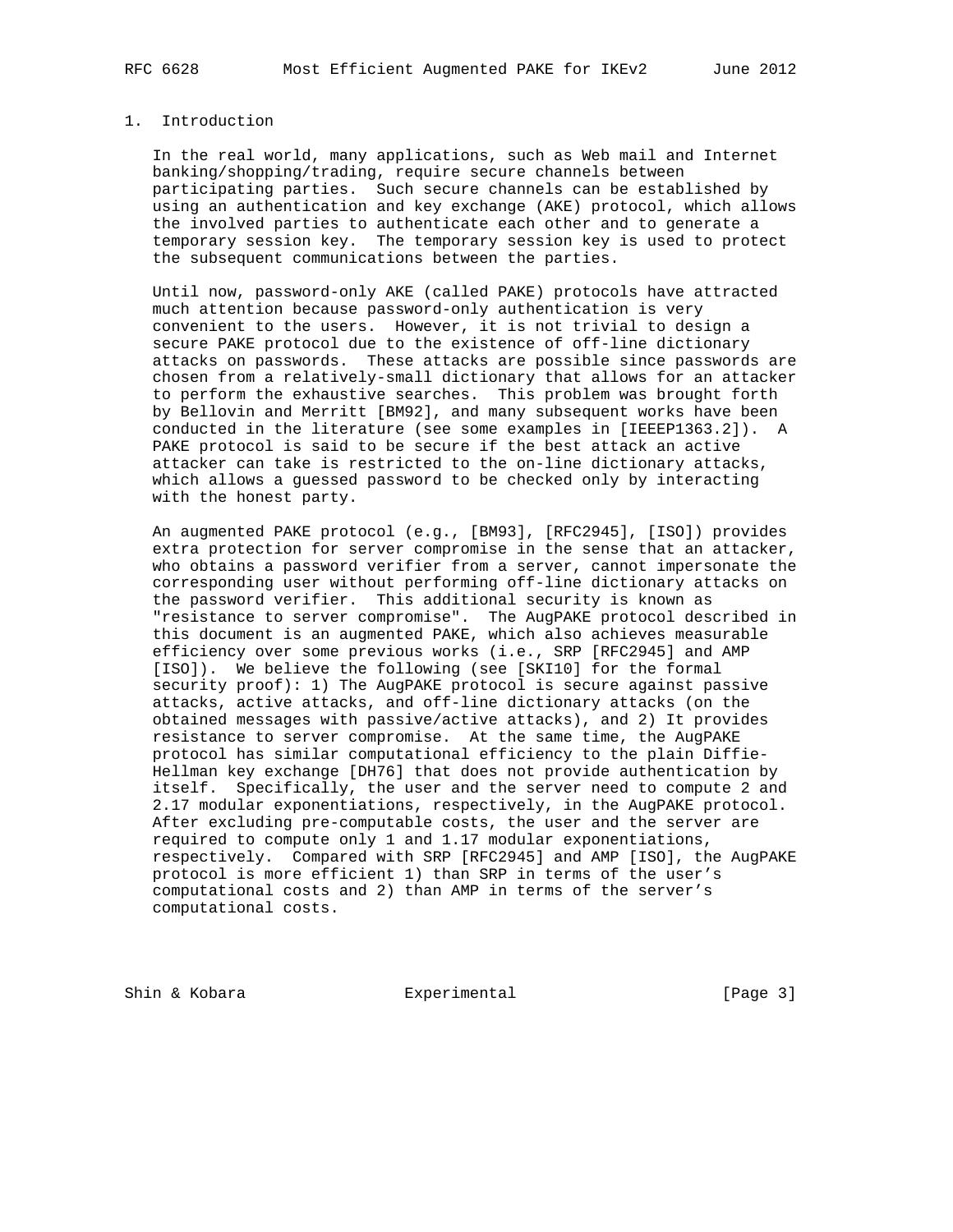This document also describes how the AugPAKE protocol is integrated into IKEv2 [RFC5996].

1.1. Keywords

 The key words "MUST", "MUST NOT", "REQUIRED", "SHALL", "SHALL NOT", "SHOULD", "SHOULD NOT", "RECOMMENDED", "MAY", and "OPTIONAL" in this document are to be interpreted as described in RFC 2119 [RFC2119].

- 2. AugPAKE Specification
- 2.1. Underlying Group

The AugPAKE protocol can be implemented over the following group.

 o Let p and q be sufficiently large primes such that q is a divisor of  $((p - 1) / 2)$ , and every factor of  $((p - 1) / 2)$  are also primes comparable to q in size. This p is called a "secure" prime. By G, we denote a multiplicative subgroup of prime order q over the field  $GF(p)$ , the integers modulo p. Let g be a generator for the subgroup G so that all the subgroup elements are generated by g. The group operation is denoted multiplicatively (in modulo p).

 By using a secure prime p, the AugPAKE protocol has computational efficiency gains. Specifically, it does not require the order check of elements received from the counterpart party. Note that the groups defined in Discrete Logarithm Cryptography [SP800-56A] and RFC 5114 [RFC5114] are not necessarily the above secure prime groups.

 Alternatively, one can implement the AugPAKE protocol over the following groups.

- o Let p and q be sufficiently large primes such that  $p = (2 * q) + q$  1. This p is called a "safe" prime. By G, we denote a multiplicative subgroup of prime order q over the field  $GF(p)$ , the integers modulo p. Let g be any element of G other than 1. For example,  $g = h^2$  mod p where h is a primitive element. The group operation is denoted multiplicatively (in modulo p).
- o Let p and q be sufficiently large primes such that q is a divisor of  $((p - 1) / 2)$ . By G, we denote a multiplicative subgroup of prime order q over the field GF(p), the integers modulo p. Let g be a generator for the subgroup G so that all the subgroup elements are generated by g. The group operation is denoted multiplicatively (in modulo p). If p is not a "secure" prime, the AugPAKE protocol MUST perform the order check of received elements.

Shin & Kobara **Experimental** Experimental [Page 4]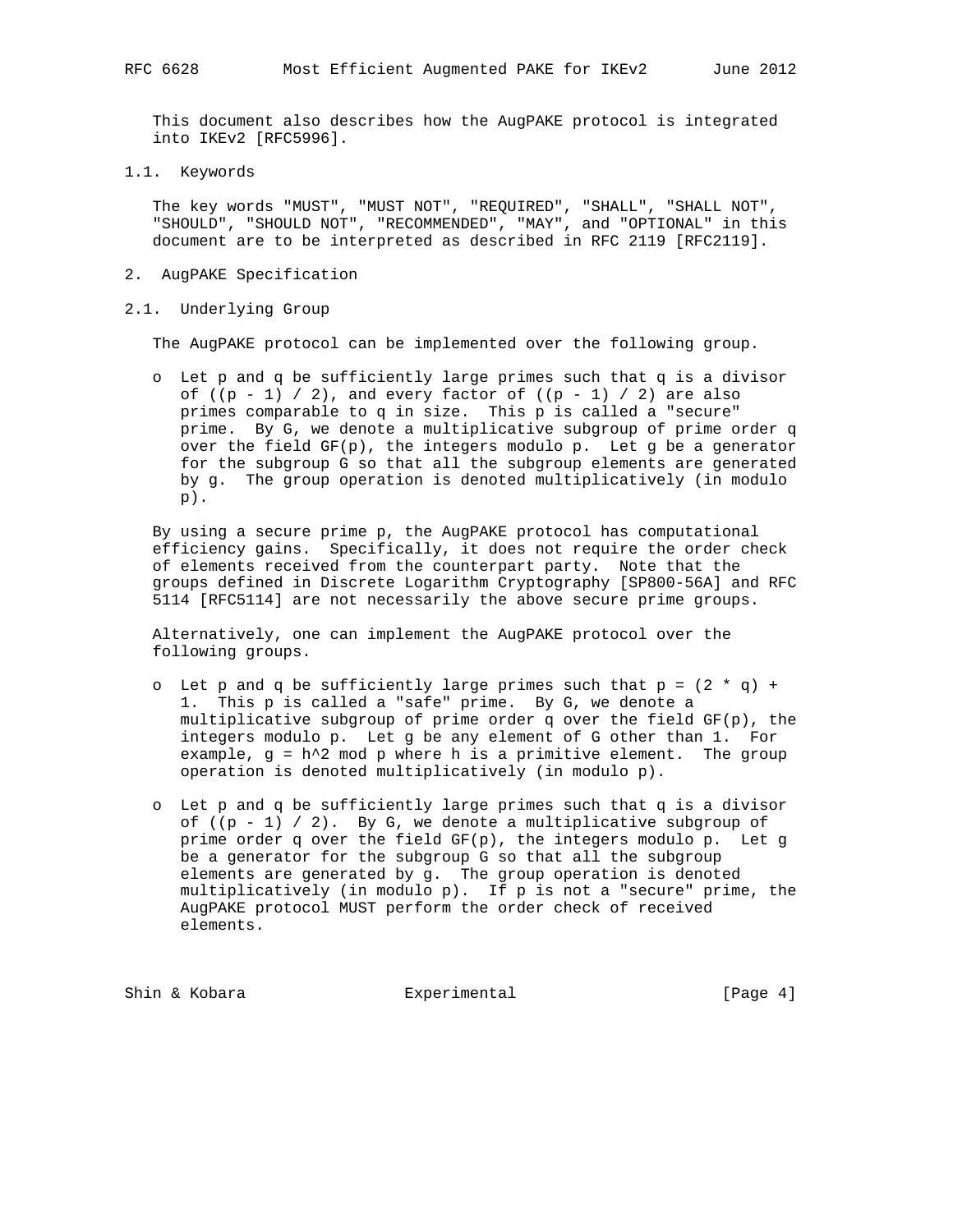2.2. Notation

 The AugPAKE protocol is a two-party protocol where a user and a server authenticate each other and generate a session key. The following notation is used in this document:

 $U$ 

 The user's identity (e.g., as defined in [RFC4282]). It is a string in  $\{0,1\}$ <sup>\*\*</sup> where  $\{0,1\}$ <sup>\*\*</sup> indicates a set of finite binary strings.

S

 The server's identity (e.g., as defined in [RFC4282]). It is a string in  $\{0,1\}$ ^\*.

 $b = H(a)$ 

 A binary string a is given as input to a secure one-way hash function H (e.g., SHA-2 family [FIPS180-3]), which produces a fixed-length output b. The hash function H maps  $\{0,1\}^{\wedge *}$  to  ${0,1}^k$ , where  ${0,1}^k$  indicates a set of binary strings of length k and k is a security parameter.

 $b = H'(a)$ 

 A binary string a is given as input to a secure one-way hash function H', which maps the input a in  $\{0,1\}^{\wedge\star}$  to the output b in  $Z_q^*$ , where  $Z_q^*$  is a set of positive integers modulo prime q.

a | b

It denotes a concatenation of binary strings a and b in  $\{0,1\}$ ^\*.

 $0x$ 

A hexadecimal value is shown preceded by "0x".

X \* Y mod p

It indicates a multiplication of X and Y modulo prime p.

 $X = g^x \mod p$ 

The  $g^x$  indicates a multiplication computation of g by x times. The resultant value modulo prime p is assigned to X. The discrete logarithm problem says that it is computationally hard to compute the discrete logarithm x from X, g, and p.

w

 The password remembered by the user. This password may be used as an effective password (instead of itself) in the form of  $H'(0x00$  |  $U | S | W$ .

Shin & Kobara Experimental [Page 5]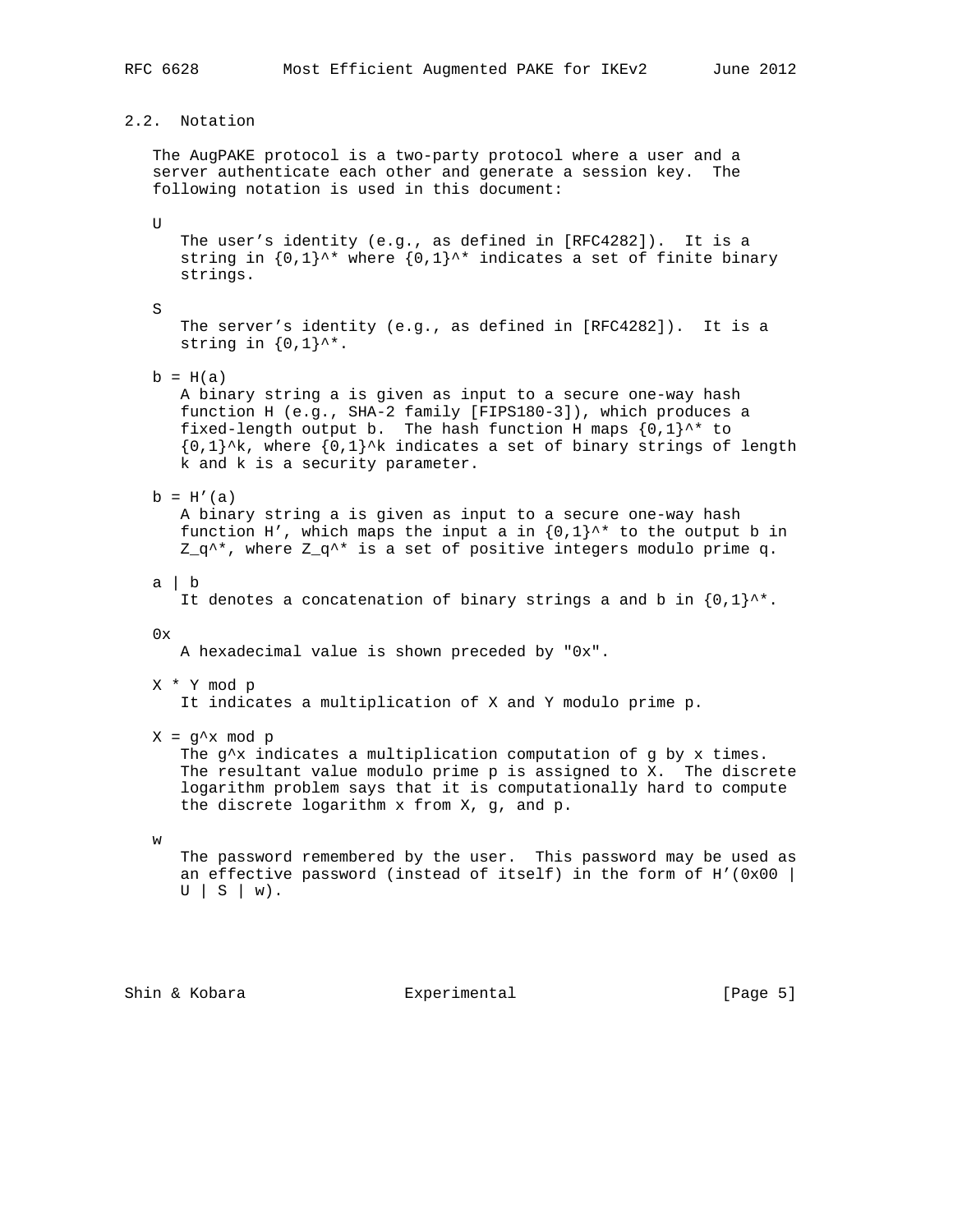W

 The password verifier registered in the server. This password verifier is computed as follows:  $W = g^w$  mod p where the user's password w is used itself, or  $W = g^w w'$  mod p where the effective password  $w' = H'(0x00 \mid U \mid S \mid w)$  is used.

#### bn2bin(X)

 It indicates a conversion of a multiple precision integer X to the corresponding binary string. If X is an element over  $GF(p)$ , its binary representation MUST have the same bit length as the binary representation of prime p.

U -> S: msg

 It indicates a message transmission that the user U sends a message msg to the server S.

 $II:$ 

 It indicates a local computation of user U (without any outgoing messages).

#### 2.2.1. Password Processing

 The input password MUST be processed according to the rules of the [RFC4013] profile of [RFC3454]. The password SHALL be considered a "stored string" per [RFC3454], and unassigned code points are therefore prohibited. The output SHALL be the binary representation of the processed UTF-8 character string. Prohibited output and unassigned code points encountered in SASLprep pre-processing SHALL cause a failure of pre-processing, and the output SHALL NOT be used with the AugPAKE protocol.

 The following table shows examples of how various character data is transformed by the rules of the [RFC4013] profile.

| # | Input                       | Output | Comments                            |
|---|-----------------------------|--------|-------------------------------------|
|   |                             |        |                                     |
|   | $1 \tI < U + 00AD > X$      | IX     | SOFT HYPHEN mapped to nothing       |
| 2 | user                        | user   | no transformation                   |
|   | USER                        | USER   | case preserved, will not match #2   |
|   | $4 \times U + 00A$          | a      | output is NFKC, input in ISO 8859-1 |
|   | $5 \times \text{U} + 2168$  | ΙX     | output is NFKC, will match #1       |
|   | $6 \times \text{UI} + 0007$ |        | Error - prohibited character        |
| 7 | $< U + 0627 > U + 0031 >$   |        | Error - bidirectional check         |
|   |                             |        |                                     |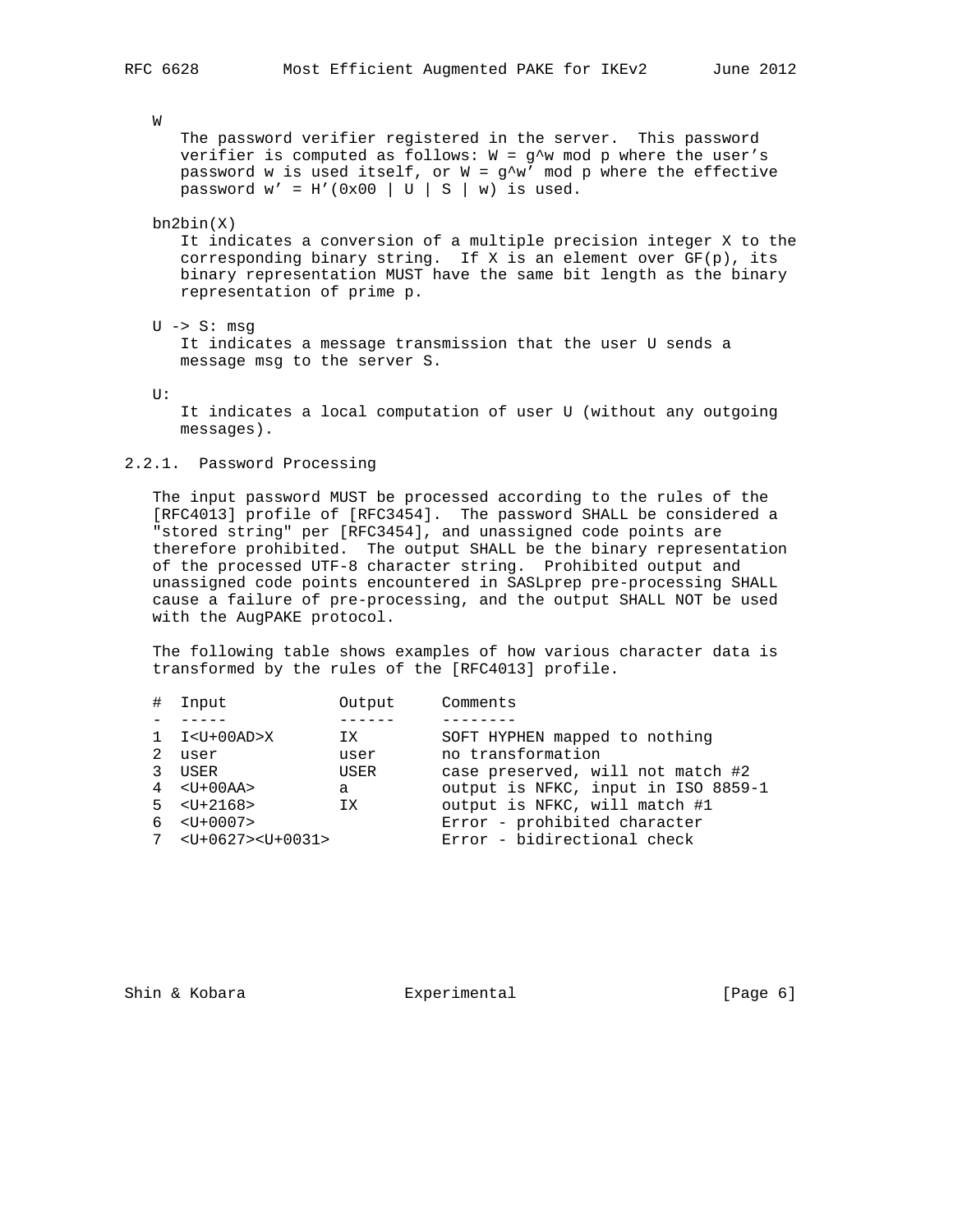2.3. Protocol

 The AugPAKE protocol consists of two phases: initialization and actual protocol execution. The initialization phase SHOULD be finished in a secure manner between the user and the server, and it is performed all at once. Whenever the user and the server need to establish a secure channel, they can run the actual protocol execution through an open network (i.e., the Internet) in which an active attacker exists.

#### 2.3.1. Initialization

 $U \rightarrow S$ :  $(U, W)$ 

The user U computes  $W = g^{\wedge} w'$  mod p, where w' is the effective password, and transmits W to the server S. The W is registered in the server as the password verifier of user U. Of course, user U just remembers password w only.

 If resistance to server compromise is not necessary and a node needs to act as both initiator and responder, e.g., as a gateway, then the node can store w' instead of W even when it acts as server S. In either case, server S SHOULD NOT store any plaintext passwords.

 As noted above, this phase SHOULD be performed securely and all at once.

2.3.2. Actual Protocol Execution

 The actual protocol execution of the AugPAKE protocol allows the user and the server to share an authenticated session key through an open network (see Figure 1).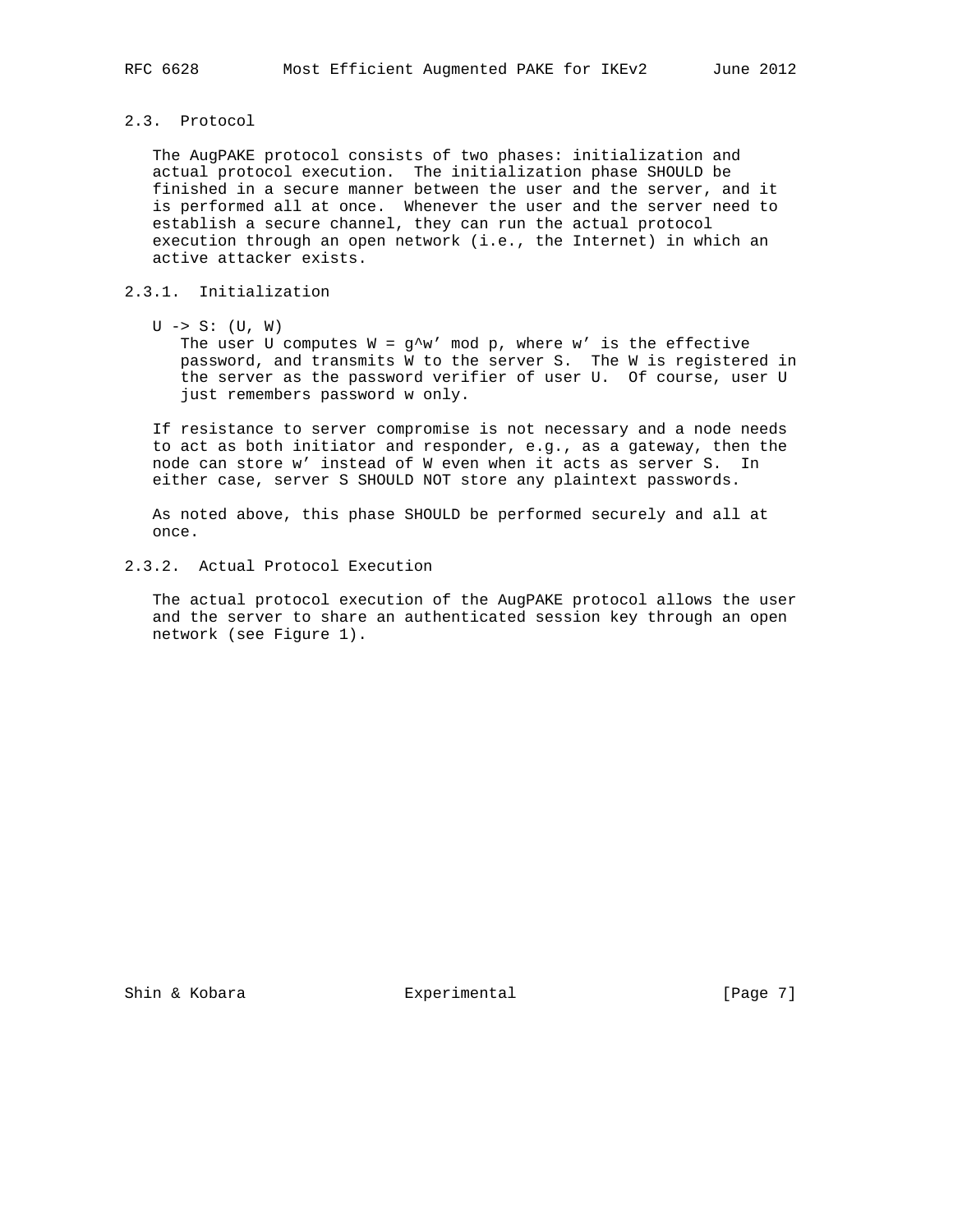

Figure 1: Actual Protocol Execution

 $U \rightarrow S$ :  $(U, X)$ 

The user U chooses a random element x from  $Z_q^*$  and computes its Diffie-Hellman public value  $X = g^x x \mod p$ . The user sends the first message (U, X) to the server S.

 $S \rightarrow U: (S, Y)$ 

 If the received X from user U is 0, 1, or -1 (mod p), server S MUST terminate the protocol execution. Otherwise, the server chooses a random element y from  $Z_q^*$  and computes Y = (X  $*$  $(W^{\wedge}r)$ ) $\wedge$ y mod p where  $r = H'(0x01 \mid U \mid S \mid bn2bin(X))$ . Note that  $X^{\wedge}y$  \* g $^{\wedge}(w$  \* r \* y) mod p can be computed from y and  $(w * r * y)$  efficiently using Shamir's trick [MOV97]. Then, server S sends the second message (S, Y) to the user U.

U -> S: V\_U

If the received Y from server S is 0, 1, or  $-1$  (mod p), user U MUST terminate the protocol execution. Otherwise, the user computes K = Y<sup>^</sup>z mod p where z = 1 / (x + (w \* r)) mod q and r =  $H'(\overline{0x01} \mid U \mid S \mid bn2bin(X))$ . Also, user U generates an authenticator  $V_U = H(0x02 | U | S | b n2b in(X) | b n2b in(Y) |$  $bn2bin(K)$ ). Then, the user sends the third message V\_U to the server S.

Shin & Kobara **Experimental** Experimental [Page 8]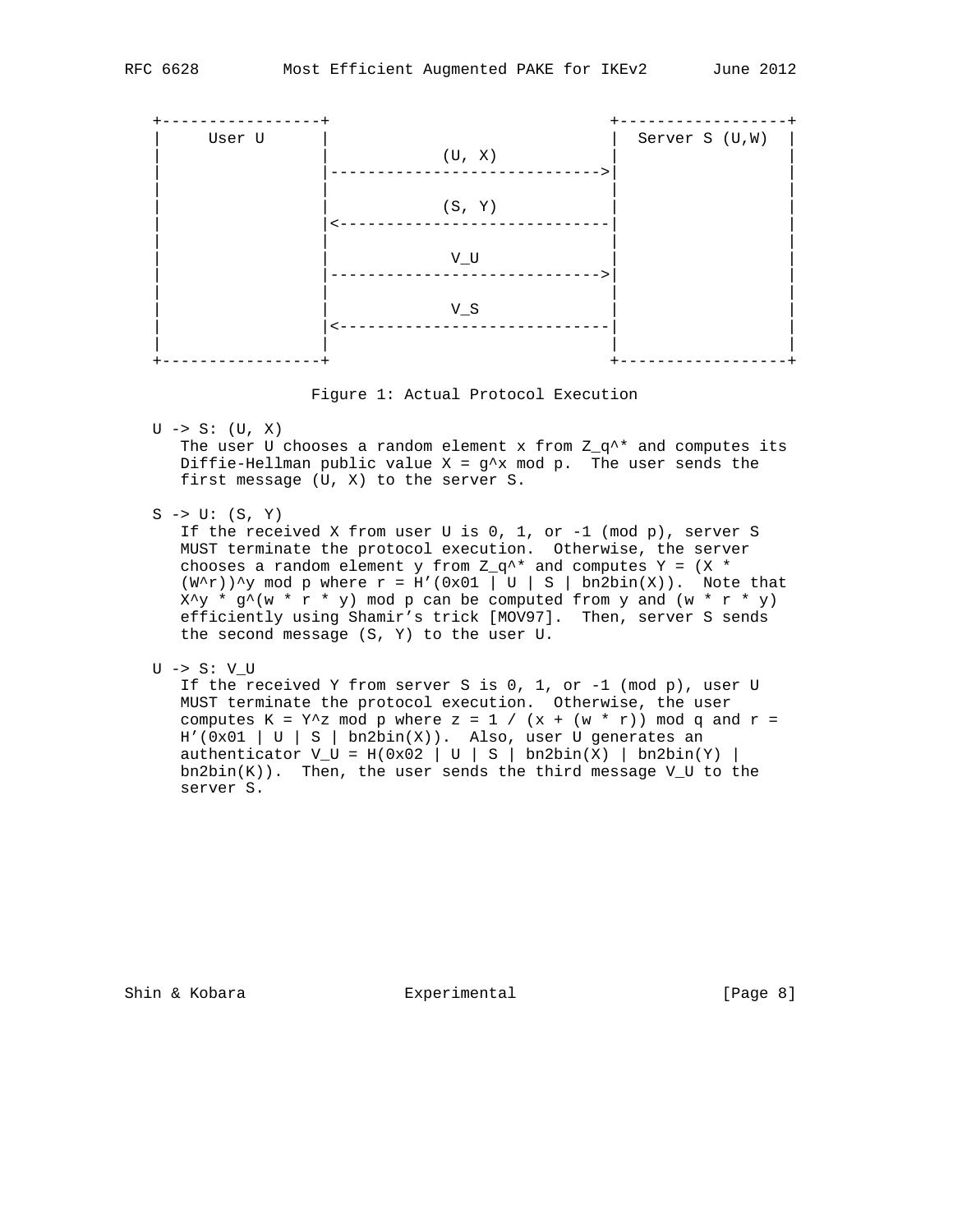# S -> U: V\_S

If the received V\_U from user U is not equal to  $H(0x02 | U | S)$  $bn2bin(X)$  |  $bn2bin(Y)$  |  $bn2bin(K)$ ) where K = g<sup>^</sup>y mod p, server S MUST terminate the protocol execution. Otherwise, the server generates an authenticator  $V_S = H(0x03 | U | S | bnd)$  $bn2bin(Y)$  |  $bn2bin(K)$  and a session key SK = H(0x04 | U | S |  $bn2bin(X)$  |  $bn2bin(Y)$  |  $bn2bin(K)$ ). Then, server S sends the fourth message V\_S to the user U.

U:

If the received V\_S from server S is not equal to  $H(0x03 | U | S)$  $bn2bin(X)$  |  $bn2bin(Y)$  |  $bn2bin(K)$ ), user U MUST terminate the protocol execution. Otherwise, the user generates a session key  $SK = H(0x04 | U | S | bn2bin(X) | bn2bin(Y) | bn2bin(K)).$ 

 In the actual protocol execution, the sequential order of message exchanges is very important to avoid any possible attacks. For example, if the server S sends the second message (S, Y) and the fourth message V\_S together, any attacker can easily derive the correct password w with off-line dictionary attacks.

 The session key SK, shared only if the user and the server authenticate each other successfully, MAY be generated by using a key derivation function (KDF) [SP800-108]. After generating SK, the user and the server MUST delete all the internal states (e.g., Diffie- Hellman exponents x and y) from memory.

 For the formal proof [SKI10] of the AugPAKE protocol, we need to slightly change the computation of Y (in the above S  $\rightarrow$  U: (S, Y)) and K (in the above S -> U: V\_S) as follows: Y =  $(X * (W^r))^y'$  and K  $= q^y'$  where  $y' = H'(0x05 | bnd)$ .

3. Security Considerations

 This section shows why the AugPAKE protocol (i.e., the actual protocol execution) is secure against passive attacks, active attacks, and off-line dictionary attacks, and also provides resistance to server compromise.

- 3.1. General Assumptions
	- o An attacker is computationally bounded.
	- o Any hash functions used in the AugPAKE protocol are secure in terms of pre-image resistance (one-wayness), second pre-image resistance, and collision resistance.

Shin & Kobara **Experimental** Experimental [Page 9]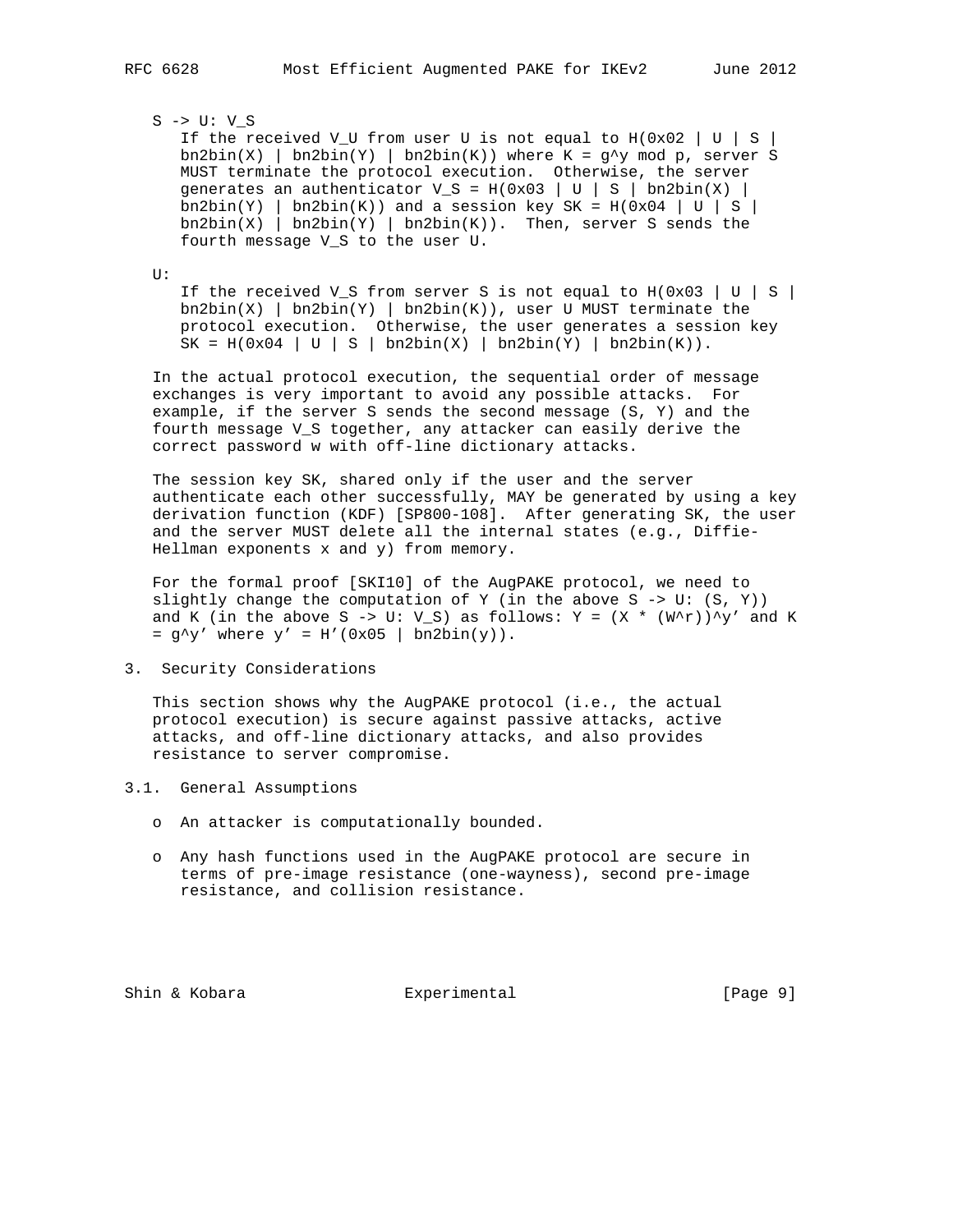### 3.2. Security against Passive Attacks

 An augmented PAKE protocol is said to be secure against passive attacks in the sense that an attacker, who eavesdrops the exchanged messages, cannot compute an authenticated session key (shared between the honest parties in the protocol).

 In the AugPAKE protocol, an attacker can get the messages (U, X), (S,Y), V\_U, V\_S by eavesdropping, and then wants to compute the session key SK. That is, the attacker's goal is to derive the correct K from the obtained messages X and Y, because the hash functions are secure and the only secret in the computation of SK is  $K = g^{\wedge}y \mod p$ . Note that

 $X = g^x \mod p$  and

$$
Y = (X * (W^*Y))^*Y = X^*Y * W^*(Y * Y) = X^*Y * (g^*Y)^*E = X^*Y * K^*E
$$

hold where  $t = w' * r \mod q$ . Though  $t$  is determined from possible password candidates and X, the only way for the attacker to extract K from X and Y is to compute X^y. However, the probability for the attacker to compute X^y is negligible in the security parameter for the underlying groups since both x and y are random elements chosen from  $Z_q^*$ . Therefore, the AugPAKE protocol is secure against passive attacks.

3.3. Security against Active Attacks

 An augmented PAKE protocol is said to be secure against active attacks in the sense that an attacker, who completely controls the exchanged messages, cannot compute an authenticated session key (shared with the honest party in the protocol) with the probability better than that of on-line dictionary attacks. In other words, the probability for an active attacker to compute the session key is restricted by the on-line dictionary attacks where it grows linearly to the number of interactions with the honest party.

 In the AugPAKE protocol, the user (respectively, the server) computes the session key SK only if the received authenticator V\_S (respectively, V\_U) is valid. There are three cases to be considered in the active attacks.

#### 3.3.1. Impersonation Attacks on User U

 When an attacker impersonates the user U, the attacker can compute the same SK (to be shared with the server S) only if the authenticator V\_U is valid. For a valid authenticator V\_U, the attacker has to compute the correct K from X and Y because the hash

Shin & Kobara **Experimental** Experimental [Page 10]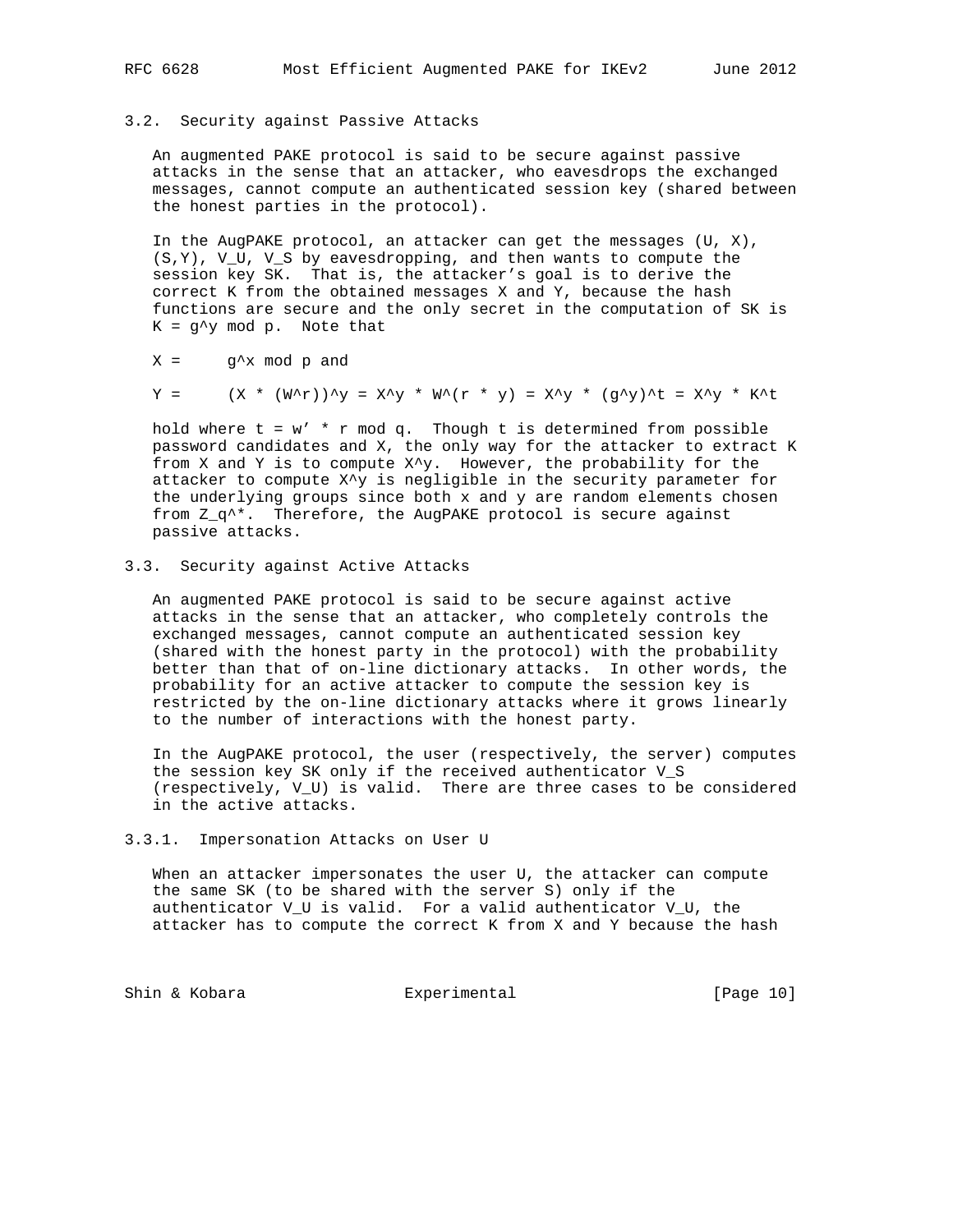functions are secure. In this impersonation attack, the attacker of course knows the discrete logarithm x of X and guesses a password w'' from the password dictionary. So, the probability for the attacker to compute the correct K is bounded by the probability of  $w = w'$ . That is, this impersonation attack is restricted by the on-line dictionary attacks where the attacker can try a guessed password communicating with the honest server S. Therefore, the AugPAKE protocol is secure against impersonation attacks on user U.

## 3.3.2. Impersonation Attacks on Server S

 When an attacker impersonates the server S, the attacker can compute the same SK (to be shared with the user U) only if the authenticator V\_S is valid. For a valid authenticator V\_S, the attacker has to compute the correct K from X and Y because the hash functions are secure. In this impersonation attack, the attacker chooses a random element y and guesses a password w'' from the password dictionary so that

$$
Y = (X * (W'^r))^y = X^y * W'^r + Y = X^y * (g^y)^t'
$$

where  $t' = w'$  \* r mod q. The probability for the attacker to compute the correct K is bounded by the probability of  $w = w'$ . Also, the attacker knows whether the guessed password is equal to w or not by seeing the received authenticator V\_U. However, when w is not equal to w'', the probability for the attacker to compute the correct K is negligible in the security parameter for the underlying groups since the attacker has to guess the discrete logarithm x (chosen by user U) as well. That is, this impersonation attack is restricted by the on-line dictionary attacks where the attacker can try a guessed password communicating with the honest user U. Therefore, the AugPAKE protocol is secure against impersonation attacks on server S.

## 3.3.3. Man-in-the-Middle Attacks

When an attacker performs the man-in-the-middle attack, the attacker can compute the same SK (to be shared with the user U or the server S) only if one of the authenticators V\_U, V\_S is valid. Note that if the attacker relays the exchanged messages honestly, it corresponds to the passive attacks. In order to generate a valid authenticator V\_U or V\_S, the attacker has to compute the correct K from X and Y because the hash functions are secure. So, the attacker is in the same situation as discussed above. Though the attacker can test two passwords (one with user U and the other with server S), it does not change the fact that this attack is restricted by the on-line dictionary attacks where the attacker can try a guessed password

Shin & Kobara **Experimental** Experimental [Page 11]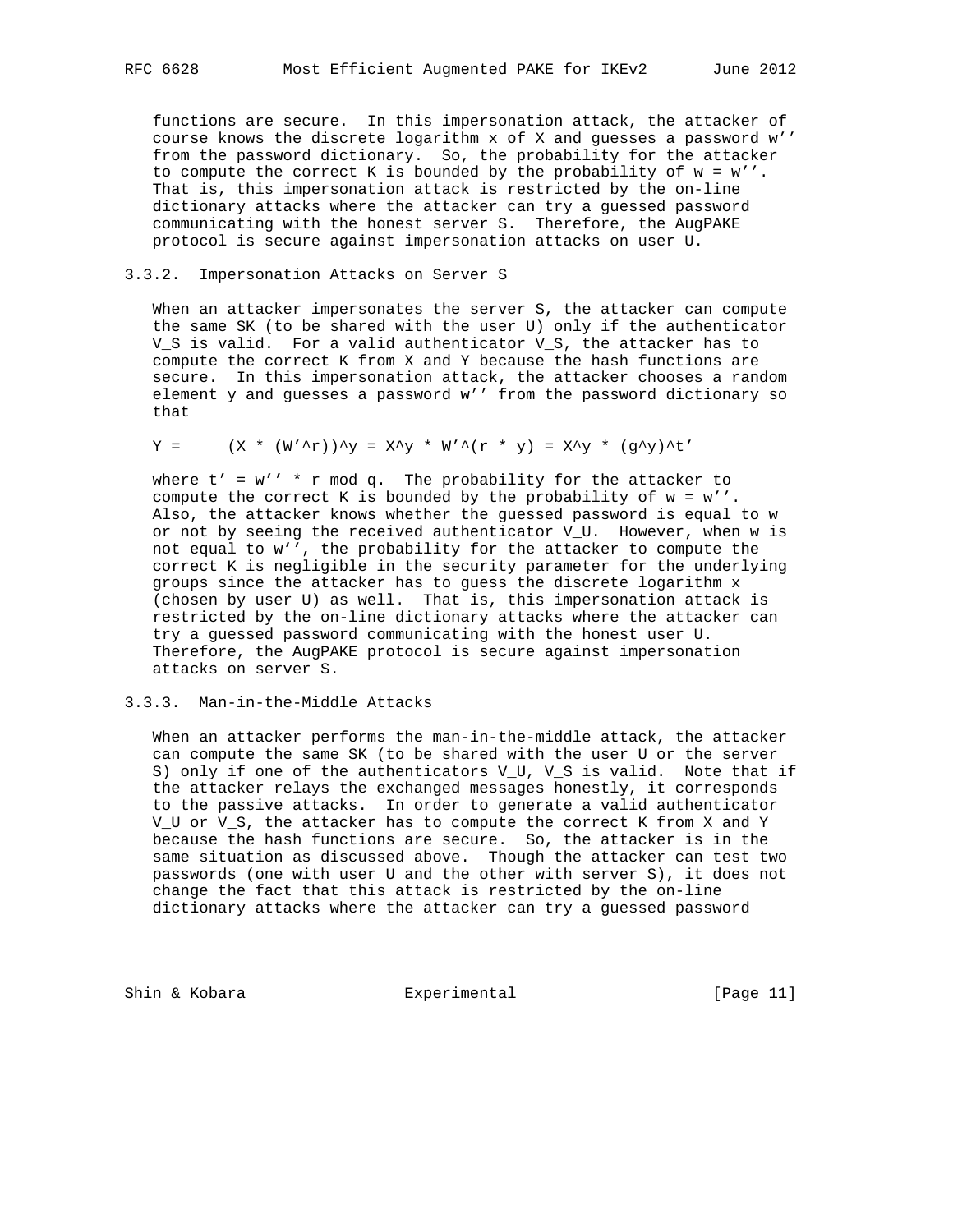communicating with the honest party. Therefore, the AugPAKE protocol is also secure against man-in-the-middle attacks.

### 3.4. Security against Off-line Dictionary Attacks

 An augmented PAKE protocol is said to be secure against off-line dictionary attacks in the sense that an attacker, who completely controls the exchanged messages, cannot reduce the possible password candidates better than on-line dictionary attacks. Note that in the on-line dictionary attacks, an attacker can test one guessed password by running the protocol execution (i.e., communicating with the honest party).

 As discussed in Section 3.2, an attacker in the passive attacks does not compute  $X^{\wedge}y$  (and the correct  $K = g^{\wedge}y$  mod p) from the obtained messages X, Y. This security analysis also indicates that, even if the attacker can guess a password, the K is derived independently from the guessed password. Next, we consider an active attacker whose main goal is to perform the off-line dictionary attacks in the AugPAKE protocol. As in Section 3.3, the attacker can 1) test one guessed password by impersonating the user U or the server S, or 2) test two guessed passwords by impersonating the server S (to the honest user U) and impersonating the user U (to the honest server S) in the man-in-the-middle attacks. Whenever the honest party receives an invalid authenticator, the party terminates the actual protocol execution without sending any message. In fact, this is important to prevent an attacker from testing more than one password in the active attacks. Since passive attacks and active attacks cannot remove the possible password candidates more efficiently than on-line dictionary attacks, the AugPAKE protocol is secure against off-line dictionary attacks.

#### 3.5. Resistance to Server Compromise

 We consider an attacker who has obtained a (user's) password verifier from a server. In the (augmented) PAKE protocols, there are two limitations [BJKMRSW00]: 1) the attacker can find out the correct password from the password verifier with the off-line dictionary attacks because the verifier has the same entropy as the password; and 2) if the attacker impersonates the server with the password verifier, this attack is always possible because the attacker has enough information to simulate the server. An augmented PAKE protocol is said to provide resistance to server compromise in the sense that the attacker cannot impersonate the user without performing off-line dictionary attacks on the password verifier.

 In order to show resistance to server compromise in the AugPAKE protocol, we consider an attacker who has obtained the password

Shin & Kobara **Experimental** Experimental [Page 12]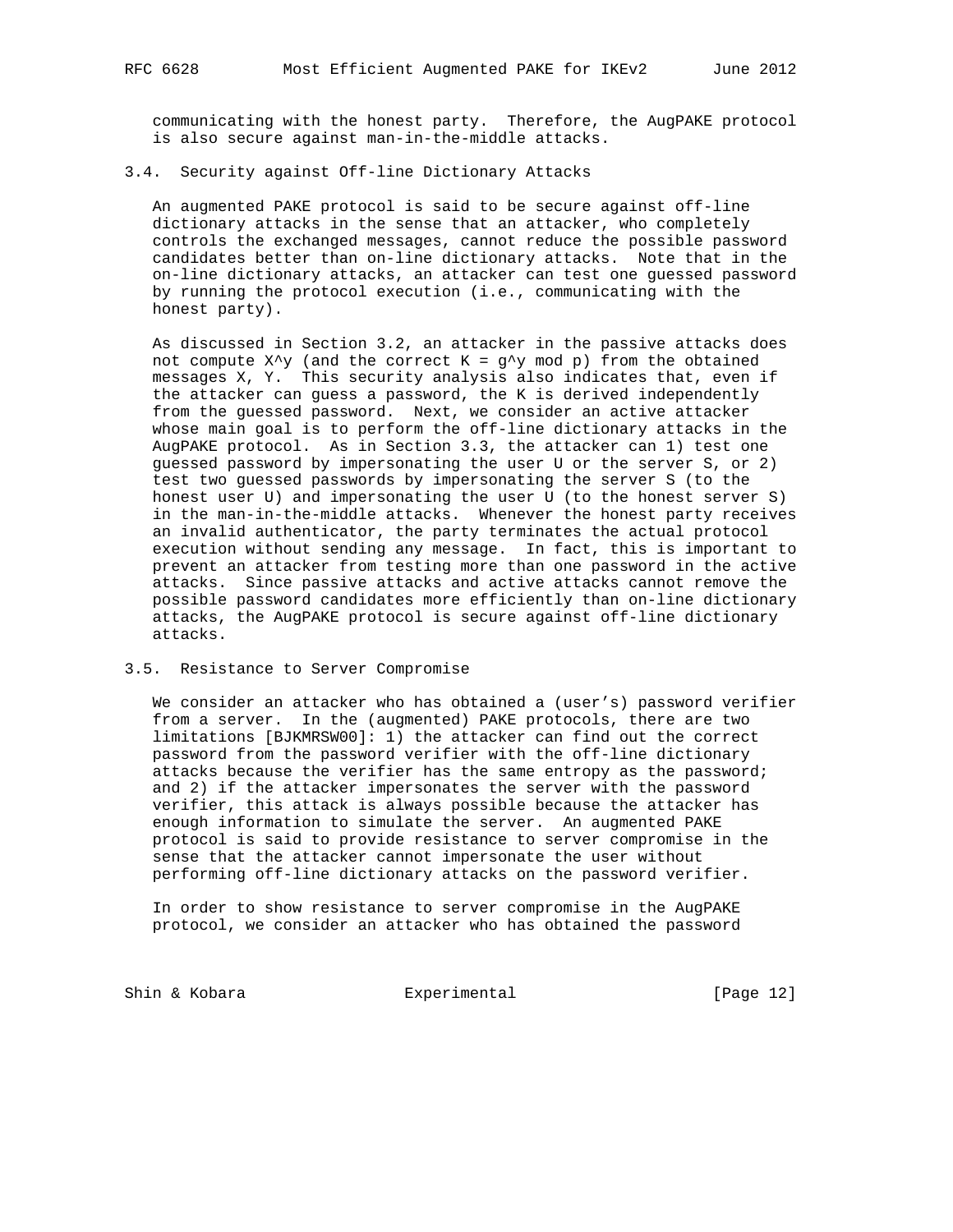verifier W and then tries to impersonate the user U without off-line dictionary attacks on W. As a general attack, the attacker chooses two random elements c and d from  $Z_q^*$ , and computes

 $X = (g^c)^* (W^d) \mod p$ 

 and sends the first message (U, X) to the server S. In order to impersonate user U successfully, the attacker has to compute the correct  $K = g^{\wedge}y$  mod p where y is randomly chosen by server S. After receiving Y from the server, the attacker's goal is to find out a value e satisfying  $Y^e = K \mod p$ . That is,

> log q  $(Y^e) = \log q K \mod q$  $(c + (w' * d) + (w' * r)) * y * e = y \mod q$  $(c + w' * (d + r)) * e = 1 \mod q$

 where log\_g K indicates the logarithm of K to the base g. Since there is no off-line dictionary attacks on W, the above solution is that  $e = 1 / c$  mod q and  $d = -r$  mod q. However, the latter is not possible since r is determined by X (i.e.,  $r = H'(0x01 | U | S)$  $bn2bin(X))$  and H' is a secure hash function. Therefore, the AugPAKE protocol provides resistance to server compromise.

4. Implementation Consideration

 As discussed in Section 3, the AugPAKE protocol is secure against passive attacks, active attacks, and off-line dictionary attacks, and provides resistance to server compromise. However, an attacker in the on-line dictionary attacks can check whether one password (guessed from the password dictionary) is correct or not by interacting with the honest party. Let N be the number of possible passwords within a dictionary. Certainly, the attacker's success probability grows with the probability of  $(I / N)$  where I is the number of interactions with the honest party. In order to provide a reasonable security margin, implementation SHOULD take a countermeasure to the on-line dictionary attacks. For example, it would take about 90 years to test  $2^*(25.5)$  passwords with a one minute lock-out for 3 failed password guesses (see Appendix A in [SP800-63]).

- 5. AugPAKE for IKEv2
- 5.1. Integration into IKEv2

 IKE is a primary component of IPsec in order to provide mutual authentication and establish security associations between two peers.

Shin & Kobara **Experimental** Experimental [Page 13]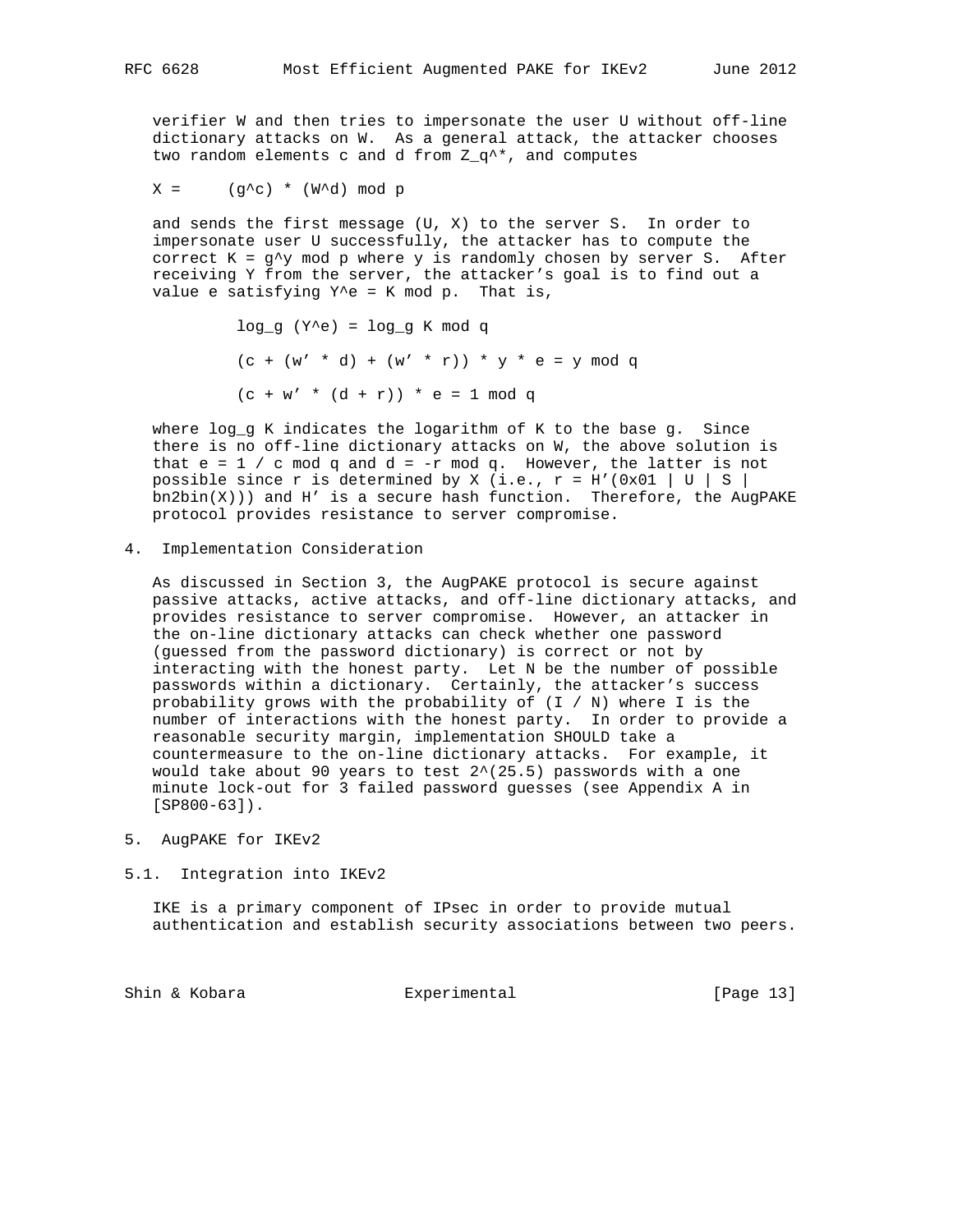The AugPAKE protocol, described in Section 2, can be easily integrated into IKEv2 [RFC5996] as a "weak" pre-shared key authentication method (see Figure 2). This integrated protocol preserves the IKEv2 structure and security guarantees (e.g., identity protection). Note that the AugPAKE protocol can be used in three scenarios for IKEv2: "Security Gateway to Security Gateway Tunnel", "Endpoint-to-Endpoint Transport", and "Endpoint to Security Gateway Tunnel". Initiator Responder ----------- ----------- IKE\_SA\_INIT: HDR, SAi1, KEi, Ni,

 N(SECURE\_PASSWORD\_METHODS) --> <-- HDR, SAr1, KEr, Nr, N(SECURE\_PASSWORD\_METHODS)

IKE\_AUTH:

 HDR, SK {IDi, GSPM(PVi), [IDr,] SAi2, TSi, TSr}  $\leftarrow$  $\leftarrow -$  HDR, SK  $\{IDr, GSPM(PVr)\}$  HDR, SK {AUTHi} --> <-- HDR, SK {AUTHr, SAr2, TSi, TSr}

Figure 2: AugPAKE into IKEv2

The changes from IKEv2 are summarized as follows:

- o In addition to IKEv2, one round trip is added.
- o The initiator (respectively, the responder) sends an N(SECURE\_PASSWORD\_METHODS) notification to indicate its willingness to use AugPAKE in the IKE\_SA\_INIT exchange.
- o The added values GSPM(PVi) and GSPM(PVr) in the IKE\_AUTH exchange correspond to X and Y of the AugPAKE protocol in Section 2, respectively.
- o From K (represented as an octet string) derived in Section 2, the AUTH values in the IKE\_AUTH exchange are computed as

 AUTHi = prf( prf(K, "AugPAKE for IKEv2"), <InitiatorSignedOctets> | GSPM(PVi) | GSPM(PVr) | IDi | IDr)

Shin & Kobara **Experimental** Experimental [Page 14]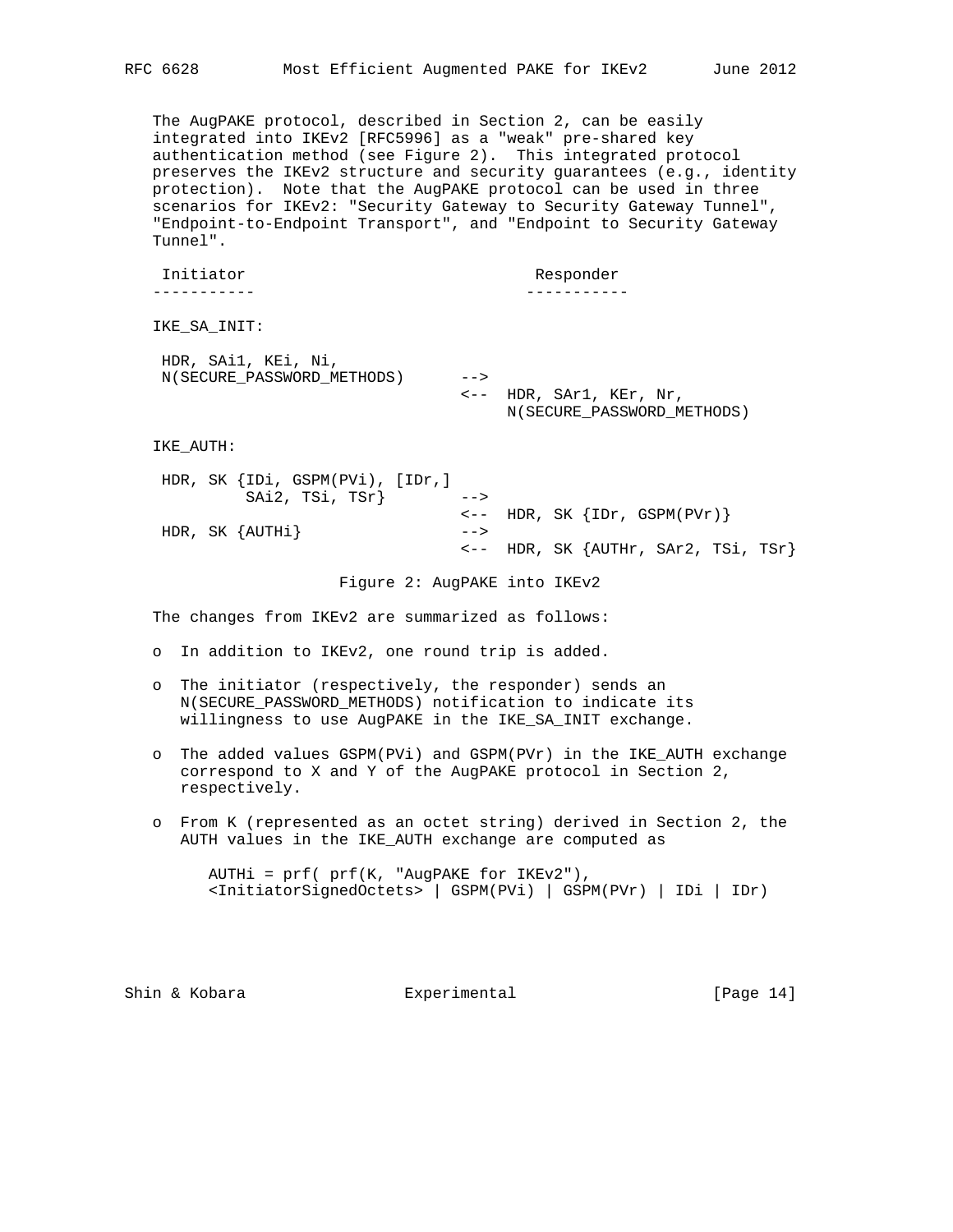AUTHr = prf( prf(K, "AugPAKE for IKEv2"), <ResponderSignedOctets> | GSPM(PVr) | GSPM(PVi) | IDr | IDi)

5.2. Payload Formats

5.2.1. Notify Payload

 The Notify Payload N(SECURE\_PASSWORD\_METHODS) [RFC6467], indicating a willingness to use AugPAKE in the IKE\_SA\_INIT exchange, is defined as follows:

1 2 3 0 1 2 3 4 5 6 7 8 9 0 1 2 3 4 5 6 7 8 9 0 1 2 3 4 5 6 7 8 9 0 1 +-+-+-+-+-+-+-+-+-+-+-+-+-+-+-+-+-+-+-+-+-+-+-+-+-+-+-+-+-+-+-+-+ ! Next Payload ! C! RESERVED ! Payload Length ! +-+-+-+-+-+-+-+-+-+-+-+-+-+-+-+-+-+-+-+-+-+-+-+-+-+-+-+-+-+-+-+-+ ! Protocol ID ! SPI Size ! Notify Message Type ! +-+-+-+-+-+-+-+-+-+-+-+-+-+-+-+-+-+-+-+-+-+-+-+-+-+-+-+-+-+-+-+-+ **1** If the contract the contract of the contract of the contract of the contract of the contract of the contract of the contract of the contract of the contract of the contract of the contract of the contract of the contra Security Parameter Index (SPI)  $\sim$ **1** If the contract the contract of the contract of the contract of the contract of the contract of the contract of the contract of the contract of the contract of the contract of the contract of the contract of the contra +-+-+-+-+-+-+-+-+-+-+-+-+-+-+-+-+-+-+-+-+-+-+-+-+-+-+-+-+-+-+-+-+ **1** If the contract the contract of the contract of the contract of the contract of the contract of the contract of the contract of the contract of the contract of the contract of the contract of the contract of the contra Notification Data  $\sim$ **1** If the contract the contract of the contract of the contract of the contract of the contract of the contract of the contract of the contract of the contract of the contract of the contract of the contract of the contra +-+-+-+-+-+-+-+-+-+-+-+-+-+-+-+-+-+-+-+-+-+-+-+-+-+-+-+-+-+-+-+-+

 As in [RFC5996], the Protocol ID and SPI Size SHALL be set to zero and, therefore, the SPI field SHALL be empty. The Notify Message Type will be 16424 [RFC6467].

 The Notification Data contains the list of the 16-bit secure password method numbers:

| 0 1 2 3 4 5 6 7 8 9 0 1 2 3 4 5 6 7 8 9 0 1 2 3 4 5 6 7 8 9 0 1 |                                 |  |
|-----------------------------------------------------------------|---------------------------------|--|
|                                                                 |                                 |  |
| ! Secure Password Method #1 [ ] Secure Password Method #2       |                                 |  |
|                                                                 |                                 |  |
| ! Secure Password Method #3                                     | the contract of the contract of |  |
|                                                                 |                                 |  |

 The response Notify Payload contains exactly one 16-bit secure password method number (i.e., for AugPAKE here) inside the Notification Data field.

Shin & Kobara **Experimental** Experimental [Page 15]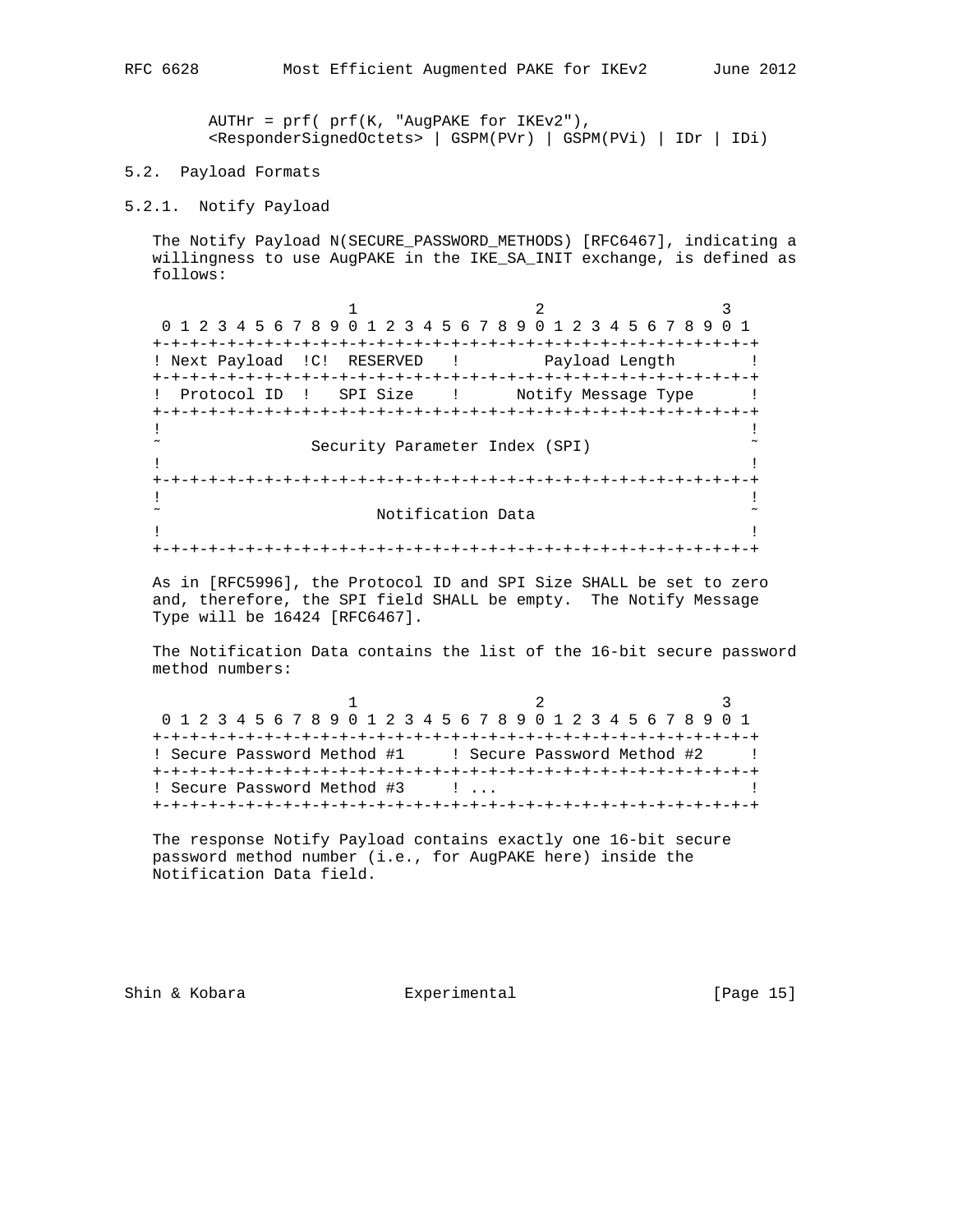# 5.2.2. Generic Secure Password Method Payload

 The Generic Secure Password Method (GSPM) Payload, denoted GSPM(PV) in Section 5.1, is defined as follows:

1 2 3 0 1 2 3 4 5 6 7 8 9 0 1 2 3 4 5 6 7 8 9 0 1 2 3 4 5 6 7 8 9 0 1 +-+-+-+-+-+-+-+-+-+-+-+-+-+-+-+-+-+-+-+-+-+-+-+-+-+-+-+-+-+-+-+-+ ! Next Payload ! C! RESERVED ! Payload Length ! +-+-+-+-+-+-+-+-+-+-+-+-+-+-+-+-+-+-+-+-+-+-+-+-+-+-+-+-+-+-+-+-+ **1** If the contract the contract of the contract of the contract of the contract of the contract of the contract of the contract of the contract of the contract of the contract of the contract of the contract of the contra ˜ ˜ ! Data Specific to the Secure Password Method ! ˜ ˜ **1** If the contract the contract of the contract of the contract of the contract of the contract of the contract of the contract of the contract of the contract of the contract of the contract of the contract of the contra +-+-+-+-+-+-+-+-+-+-+-+-+-+-+-+-+-+-+-+-+-+-+-+-+-+-+-+-+-+-+-+-+ The GSPM Payload Type will be 49 [RFC6467].

 Since the GSPM(PV) value is a group element, the encoded octet string is actually used in the "Data Specific to the Secure Password Method" field.

6. IANA Considerations

 IANA has assigned value 2 to the method name "AugPAKE" from the "IKEv2 Secure Password Methods" registry in [IKEV2-IANA].

- 7. References
- 7.1. Normative References
	- [FIPS180-3] Information Technology Laboratory, "Secure Hash Standard (SHS)", NIST FIPS Publication 180-3, October 2008, <http://csrc.nist.gov/publications/fips/ fips180-3/fips180-3\_final.pdf>.
	- [IKEV2-IANA] IANA, "Internet Key Exchange Version 2 (IKEv2) Parameters", <http://www.iana.org/assignments/ikev2-parameters>.
	- [RFC2119] Bradner, S., "Key words for use in RFCs to Indicate Requirement Levels", BCP 14, RFC 2119, March 1997.
	- [RFC3454] Hoffman, P. and M. Blanchet, "Preparation of Internationalized Strings ("stringprep")", RFC 3454, December 2002.

Shin & Kobara **Experimental** Experimental [Page 16]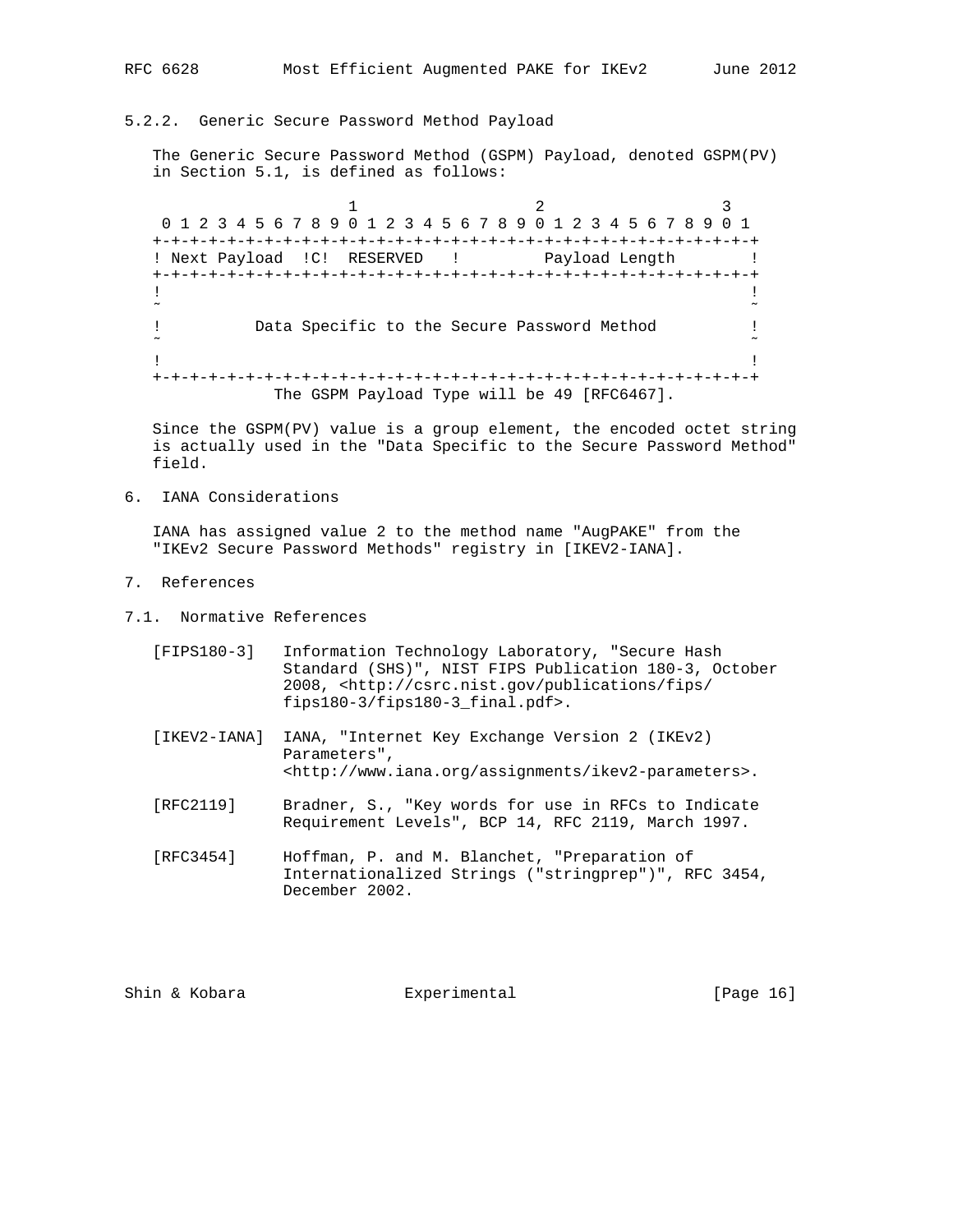- [RFC4013] Zeilenga, K., "SASLprep: Stringprep Profile for User Names and Passwords", RFC 4013, February 2005.
- [RFC4282] Aboba, B., Beadles, M., Arkko, J., and P. Eronen, "The Network Access Identifier", RFC 4282, December 2005.
- [RFC5996] Kaufman, C., Hoffman, P., Nir, Y., and P. Eronen, "Internet Key Exchange Protocol Version 2 (IKEv2)", RFC 5996, September 2010.
- [SP800-108] Chen, L., "Recommendation for Key Derivation Using Pseudorandom Functions (Revised)", NIST Special Publication 800-108, October 2009, <http://csrc.nist.gov/publications/ nistpubs/800-108/sp800-108.pdf>.

## 7.2. Informative References

- [BJKMRSW00] Bellare, M., Jablon, D., Krawczyk, H., MacKenzie, P., Rogaway, P., Swaminathan, R., and T. Wu, "Proposal for P1363 Study Group on Password-Based Authenticated-Key-Exchange Methods", IEEE P1363.2: Password-Based Public-Key Cryptography, Submissions to IEEE P1363.2 , February 2000, <http://grouper.ieee.org/ groups/1363/passwdPK/contributions/p1363-pw.pdf>.
- [BM92] Bellovin, S. and M. Merritt, "Encrypted Key Exchange: Password-based Protocols Secure against Dictionary Attacks", Proceedings of the IEEE Symposium on Security and Privacy, IEEE Computer Society, 1992.
- [BM93] Bellovin, S. and M. Merritt, "Augmented Encrypted Key Exchange: A Password-based Protocol Secure against Dictionary Attacks and Password File Compromise", Proceedings of the 1st ACM Conference on Computer and Communication Security, ACM Press, 1993.
- [DH76] Diffie, W. and M. Hellman, "New Directions in Cryptography", IEEE Transactions on Information Theory Volume IT-22, Number 6, 1976.

Shin & Kobara Experimental [Page 17]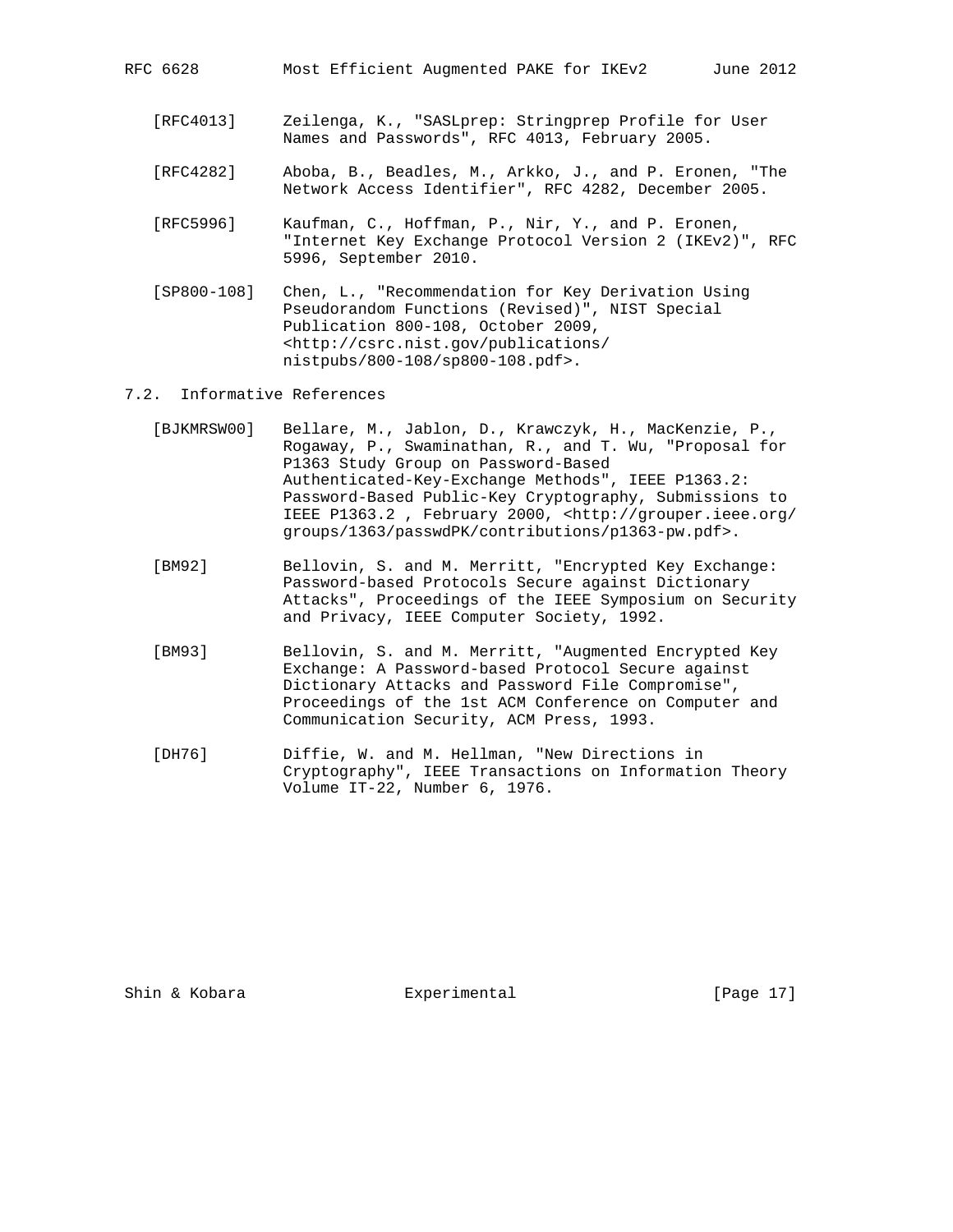- [H10] Harkins, D., "Password-Based Authentication in IKEv2: Selection Criteria and Considerations", Work in Progress, October 2010.
- [IEEEP1363.2] IEEE P1363.2, "Password-Based Public-Key Cryptography", Submissions to IEEE P1363.2 , <http://grouper.ieee.org/ groups/1363/passwdPK/submissions.html>.
- [ISO] ISO/IEC JTC 1/SC 27 11770-4, "Information technology -- Security techniques -- Key management -- Part 4: Mechanisms based on weak secrets", April 2006, <http://www.iso.org/iso/iso\_catalogue/catalogue\_tc/ catalogue\_detail.htm?csnumber=39723>.
- [MOV97] Menezes, A., Oorschot, P., and S. Vanstone, "Simultaneous Multiple Exponentiation", in Handbook of Applied Cryptography, CRC Press, 1997.
- [RFC2945] Wu, T., "The SRP Authentication and Key Exchange System", RFC 2945, September 2000.
- [RFC5114] Lepinski, M. and S. Kent, "Additional Diffie-Hellman Groups for Use with IETF Standards", RFC 5114, January 2008.
- [RFC6467] Kivinen, T., "Secure Password Framework for Internet Key Exchange Version 2 (IKEv2)", RFC 6467, December 2011.
- [SKI10] Shin, S., Kobara, K., and H. Imai, "Security Proof of AugPAKE", Cryptology ePrint Archive: Report 2010/334, June 2010, <http://eprint.iacr.org/2010/334>.
- [SP800-56A] Barker, E., Johnson, D., and M. Smid, "Recommendation for Pair-Wise Key Establishment Schemes Using Discrete Logarithm Cryptography (Revised)", NIST Special Publication 800-56A, March 2007, <http://csrc.nist.gov/ publications/nistpubs/800-56A/ SP800-56A\_Revision1\_Mar08-2007.pdf>.
- [SP800-63] Burr, W., Dodson, D., and W. Polk, "Electronic Authentication Guideline", NIST Special Publication 800-63 Version 1.0.2, April 2006, <http://csrc.nist.gov/publications/ nistpubs/800-63/SP800-63V1\_0\_2.pdf>.

Shin & Kobara Experimental [Page 18]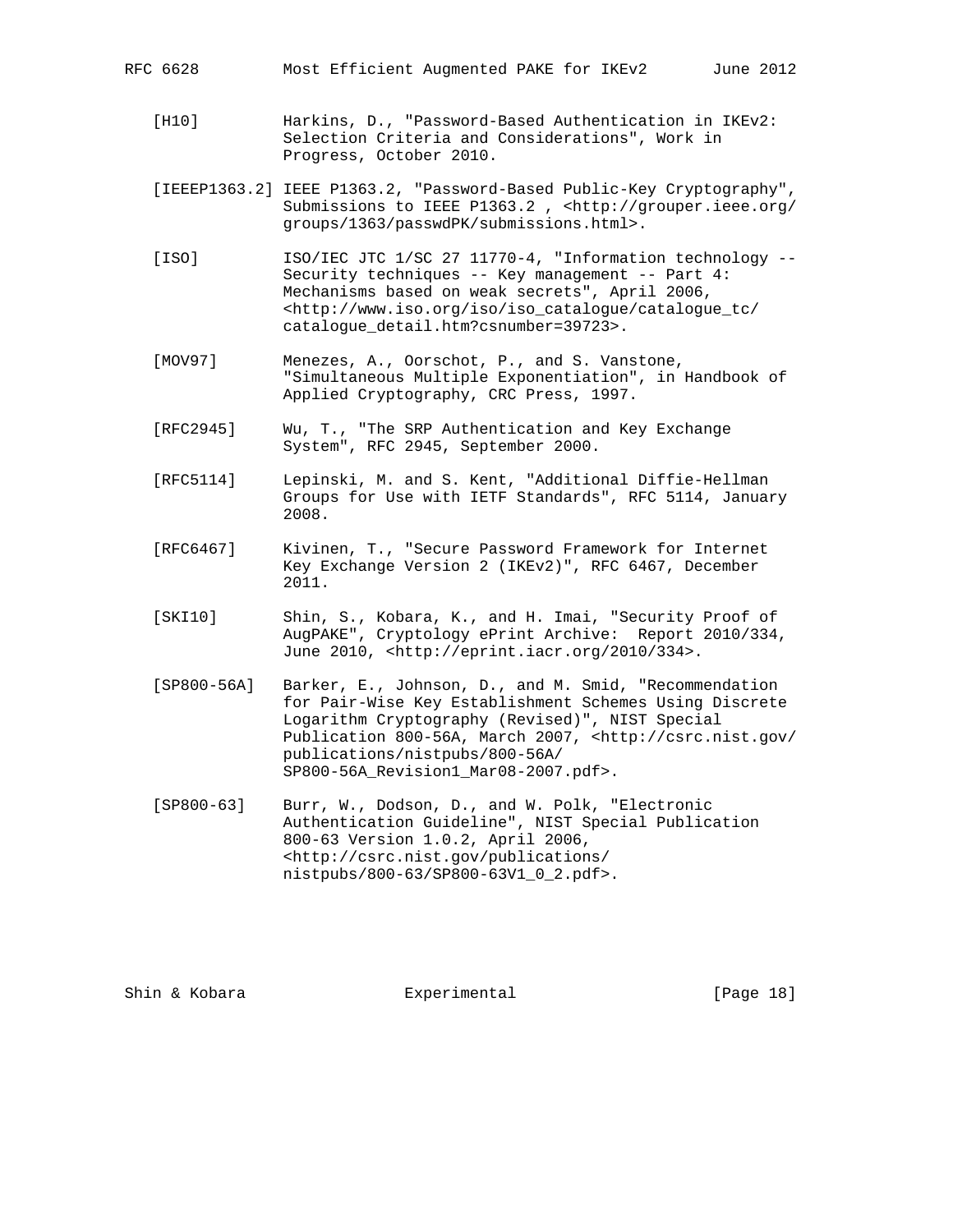Appendix A. Evaluation by PAKE Selection Criteria

 Below is a self-evaluation of the AugPAKE protocol following PAKE selection criteria [H10].

- SEC1: AugPAKE is zero knowledge (password) proof. It is secure against passive/active/off-line dictionary attacks. It is also resistant to server-compromise impersonation attacks.
- SEC2: AugPAKE provides Perfect Forward Secrecy (PFS) and is secure against Denning-Sacco attack.
- SEC3: IKEv2 identity protection is preserved.
- SEC4: Any cryptographically secure Diffie-Hellman groups can be used.
- SEC5: The formal security proof of AugPAKE can be found at [SKI10].
- SEC6: AugPAKE can be easily used with strong credentials.
- SEC7: In the case of server compromise, an attacker has to perform off-line dictionary attacks while computing modular exponentiation with a password candidate.
- SEC8: AugPAKE is secure regardless of the transform negotiated by IKEv2.
- IPR1: AugPAKE was publicly disclosed on Oct. 2008.
- IPR2: AIST applied for a patent in Japan on July 10, 2008. AIST would provide royal-free license of AugPAKE.
- IPR3: IPR disclosure (see https://datatracker.ietf.org/ipr/1284/)
- MISC1: AugPAKE adds one round trip to IKEv2.
- MISC2: The initiator needs to compute only 2 modular exponentiation computations while the responder needs to compute 2.17 modular exponentiation computations. AugPAKE needs to exchange 2 group elements and 2 hash values. This is almost the same computation/communication costs as the plain Diffie- Hellman (DH) key exchange. If we use a large (e.g., 2048/3072-bits) parent group, the hash size would be relatively small.
- MISC3: AugPAKE has the same performance for any type of secret.

Shin & Kobara Experimental [Page 19]